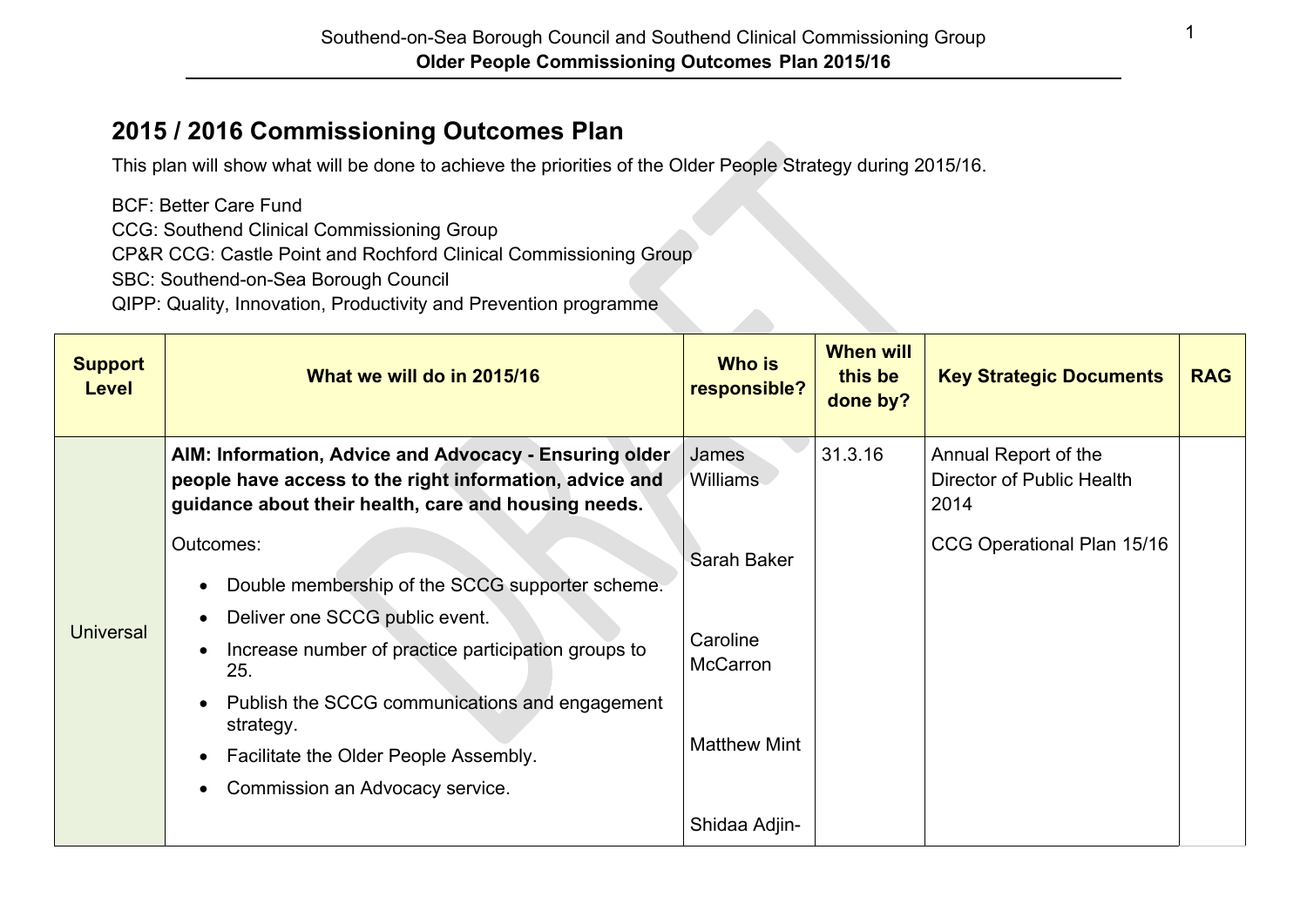| <b>Support</b><br><b>Level</b> | What we will do in 2015/16                                                                                                                                                                                                                                                                                                                                                                                                                                                                                                                                                                                                                                                                                                                                                                                                                                                                  | <b>Who is</b><br>responsible?                                           | <b>When will</b><br>this be<br>done by? | <b>Key Strategic Documents</b>                                                     | <b>RAG</b> |
|--------------------------------|---------------------------------------------------------------------------------------------------------------------------------------------------------------------------------------------------------------------------------------------------------------------------------------------------------------------------------------------------------------------------------------------------------------------------------------------------------------------------------------------------------------------------------------------------------------------------------------------------------------------------------------------------------------------------------------------------------------------------------------------------------------------------------------------------------------------------------------------------------------------------------------------|-------------------------------------------------------------------------|-----------------------------------------|------------------------------------------------------------------------------------|------------|
|                                | Develop a safeguarding Champion network.<br>$\bullet$<br>Promote and increase the take up of personalised<br>budgets through direct payments.<br>Older people receive appropriate, fair and timely<br>access to services in relation to their needs.<br>Raise awareness of frontline health and social care<br>staff of the importance of wider determinants of older<br>people to facilitate early intervention and referral to<br>appropriate services for help and support.<br>Raise awareness of the link between poor housing<br>and poor health so that older people are referred to<br>appropriate housing services.<br>Promote partnership working on the identification of<br>$\bullet$<br>hazards within the homes of older people<br>Undertake an annual "Keep Warm Keep Well" social<br>marketing campaign to inform older people on how to<br>protect themselves against cold. | tetty                                                                   |                                         |                                                                                    |            |
| <b>Universal</b>               | AIM: Housing - Deliver health, care and housing in a<br>more joined up way to ensure that sufficient and<br>suitable accommodation is available with the required<br>support that will enable older people to live as<br>independently as possible.                                                                                                                                                                                                                                                                                                                                                                                                                                                                                                                                                                                                                                         | <b>Andrew Fiske</b><br>Sharon<br>Houlden<br>Caroline<br><b>McCarron</b> | 31.3.16                                 | <b>SBC Health &amp; Wellbeing</b><br>Strategy 15/16<br><b>SBC Housing Strategy</b> |            |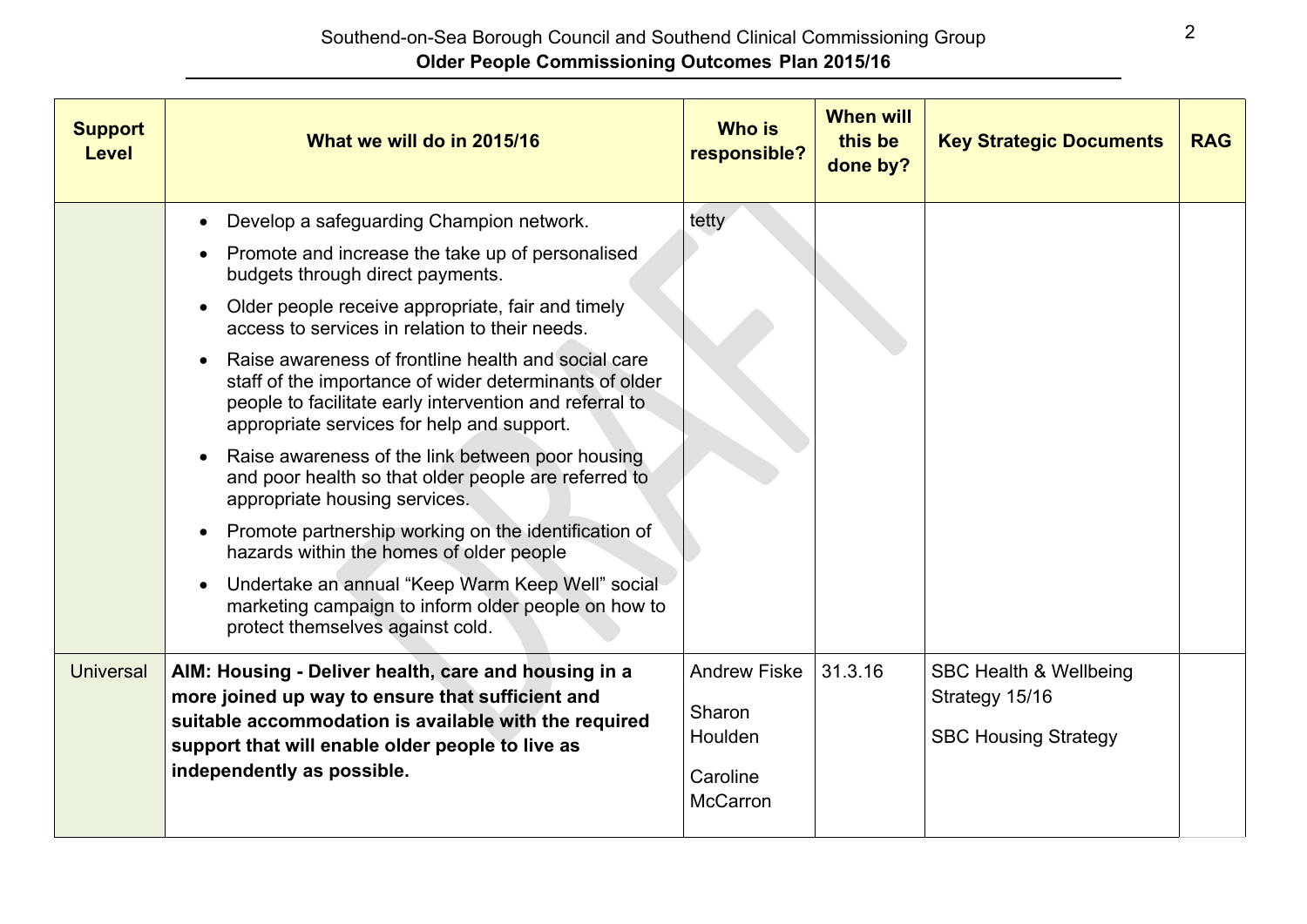| <b>Support</b><br><b>Level</b> | What we will do in 2015/16                                                                                                                                                                                                                                                                                                                                                                                                                                                                                                                                                                                                                                              | <b>Who is</b><br>responsible?                 | <b>When will</b><br>this be<br>done by? | <b>Key Strategic Documents</b>                                                     | <b>RAG</b> |
|--------------------------------|-------------------------------------------------------------------------------------------------------------------------------------------------------------------------------------------------------------------------------------------------------------------------------------------------------------------------------------------------------------------------------------------------------------------------------------------------------------------------------------------------------------------------------------------------------------------------------------------------------------------------------------------------------------------------|-----------------------------------------------|-----------------------------------------|------------------------------------------------------------------------------------|------------|
|                                | Outcomes:<br>Review sheltered housing in the Borough, including<br>the way care and support is provided within it, to<br>ensure it best meets the needs of our aging<br>population.<br>Work with a range of partners to provide new mixed<br>tenure affordable housing units including extra care<br>housing.<br>Ensure that older people have access to aids and<br>adaptations and equipment to allow them to be<br>supported to live independent in their own homes for<br>longer and feel safe.<br>Review potential efficiencies that could be made<br>through usage and refurbishment of equipment<br>issued.<br>Older people are encouraged and feel supported to | <b>Matthew Mint</b><br>Shidaa Adjin-<br>tetty |                                         |                                                                                    |            |
|                                | stay independent and live longer in their preferred<br>place (through ensuring winter warmth, home safety<br>and Telecare).                                                                                                                                                                                                                                                                                                                                                                                                                                                                                                                                             |                                               |                                         |                                                                                    |            |
| <b>Universal</b>               | AIM: Prevention - To reduce hospital and residential<br>care admissions and protect social services by a change<br>to a system built around prevention, early intervention<br>and actively promoting well-being in the community                                                                                                                                                                                                                                                                                                                                                                                                                                        | Sharon<br>Houlden<br>Sarah Baker              | 31.3.16                                 | CCG Operational Plan 15/16<br><b>Better Care Fund</b><br>Joint Integrated Workplan |            |
|                                |                                                                                                                                                                                                                                                                                                                                                                                                                                                                                                                                                                                                                                                                         |                                               |                                         |                                                                                    |            |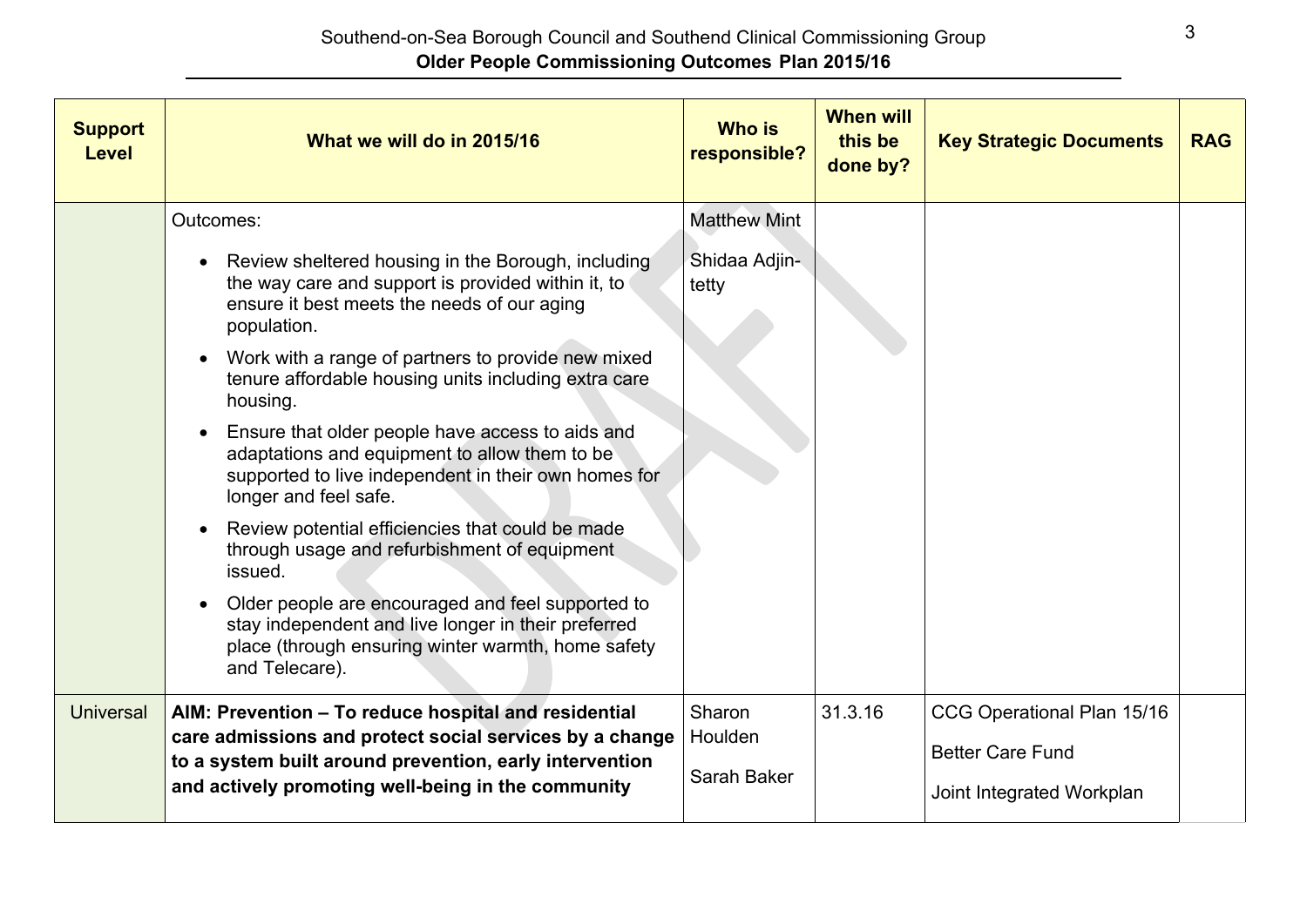| <b>Support</b><br><b>Level</b> | What we will do in 2015/16                                                                                                                                                                                                                                                                                                                                                                                                                                                                                                                                                                                                                                                                                                                                                                                                                                                                                                           | <b>Who is</b><br>responsible?                                                                | <b>When will</b><br>this be<br>done by? | <b>Key Strategic Documents</b>                            | <b>RAG</b>    |
|--------------------------------|--------------------------------------------------------------------------------------------------------------------------------------------------------------------------------------------------------------------------------------------------------------------------------------------------------------------------------------------------------------------------------------------------------------------------------------------------------------------------------------------------------------------------------------------------------------------------------------------------------------------------------------------------------------------------------------------------------------------------------------------------------------------------------------------------------------------------------------------------------------------------------------------------------------------------------------|----------------------------------------------------------------------------------------------|-----------------------------------------|-----------------------------------------------------------|---------------|
|                                | Outcomes:<br>Develop a Primary Care Hub model.<br>Deliver a Community Recovery Pathway.<br>$\bullet$<br>Review residential home pathway and quality<br>management.<br>Develop a social prescribing model to address<br>deprivation, social exclusion and loneliness.<br>Develop the offer of both Telecare and Telehealth<br>aligned to the new partnership with Anglia Ruskin<br>University and MedTech and to an assessment of the<br>potential to improve the experience of service users<br>and patients and to deliver net efficiency savings.<br>Reduce the incidence of injurious falls in older people<br>resident in Southend-on-Sea or registered with a<br>Southend-on-Sea GP practice.<br>Engage with assessors, care managers and service<br>providers to develop innovative and creative local<br>community based responses to address citizens'<br>health and well being across the range of Long Term<br>Conditions. | <b>Sadie Parker</b><br>Caroline<br>McCarron<br><b>Matthew Mint</b><br>Shidaa Adjin-<br>tetty |                                         | 15/16                                                     |               |
| <b>Universal</b>               | AIM: Health and Wellbeing - Promote healthy and active<br>lifestyles for older people and enable our older<br>population to lead fulfilling lives as citizens                                                                                                                                                                                                                                                                                                                                                                                                                                                                                                                                                                                                                                                                                                                                                                        | James<br>Williams                                                                            | 31.3.16                                 | Annual Report of the<br>Director of Public Health<br>2014 | Unive<br>rsal |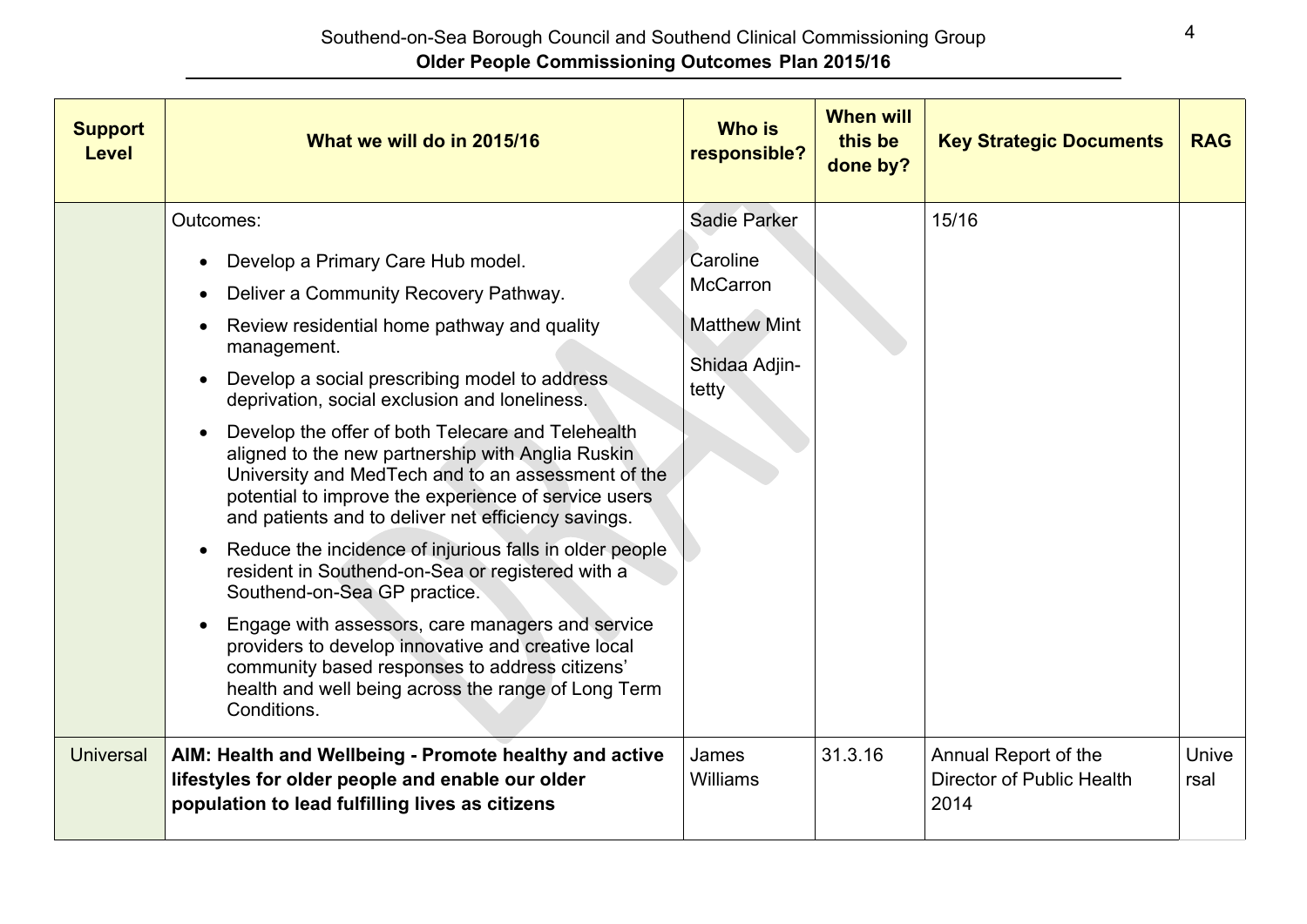| <b>Support</b><br><b>Level</b> | What we will do in 2015/16                                                                                                                                                                                                                                                                                                                                                                                                                                                                                                                                                                                                                                                                                                                                                                                                                                                                                                                                                                                                                                                                                           | <b>Who is</b><br>responsible? | <b>When will</b><br>this be<br>done by? | <b>Key Strategic Documents</b>                                                                                                                                         | <b>RAG</b> |
|--------------------------------|----------------------------------------------------------------------------------------------------------------------------------------------------------------------------------------------------------------------------------------------------------------------------------------------------------------------------------------------------------------------------------------------------------------------------------------------------------------------------------------------------------------------------------------------------------------------------------------------------------------------------------------------------------------------------------------------------------------------------------------------------------------------------------------------------------------------------------------------------------------------------------------------------------------------------------------------------------------------------------------------------------------------------------------------------------------------------------------------------------------------|-------------------------------|-----------------------------------------|------------------------------------------------------------------------------------------------------------------------------------------------------------------------|------------|
|                                | Outcomes:<br>Increase the number of older people aged 65+ to<br>have a flu jab during 15/16.<br>Increase the number of people aged 75-84 to have a<br>senior health check.<br>Increase the number of older adults attending<br>screening programmes.<br>Increase the number of older adults to complete the<br>Postural Stability Instructor course.<br>Minimise fuel poverty, excess cold and winter deaths.<br>Increase activity to older people to gain health<br>benefits.<br>Build the capacity and capability of staff to promote<br>healthy eating and physical activity.<br>Promote the use of sustainable travel action plans<br>with day centres and other organisations.<br>Implement the recommendations from the Safer<br>Mobility for Elderly Road Users (SaMERU) project.<br>Develop active case finding to ensure people with<br>Long Term Conditions are enable to stay well, have<br>necessary support to manage their conditions and<br>integrated health and social care services to offer a<br>holistic approach using responsive community<br>services to identify early and therefore prevent |                               |                                         | CCG Operational Plan 15/16<br>Joint Integrated Workplan<br>15/16<br><b>Adult Services &amp; Housing</b><br>Service Plan 15/16<br>Health & Well-Being<br>Strategy 13/15 |            |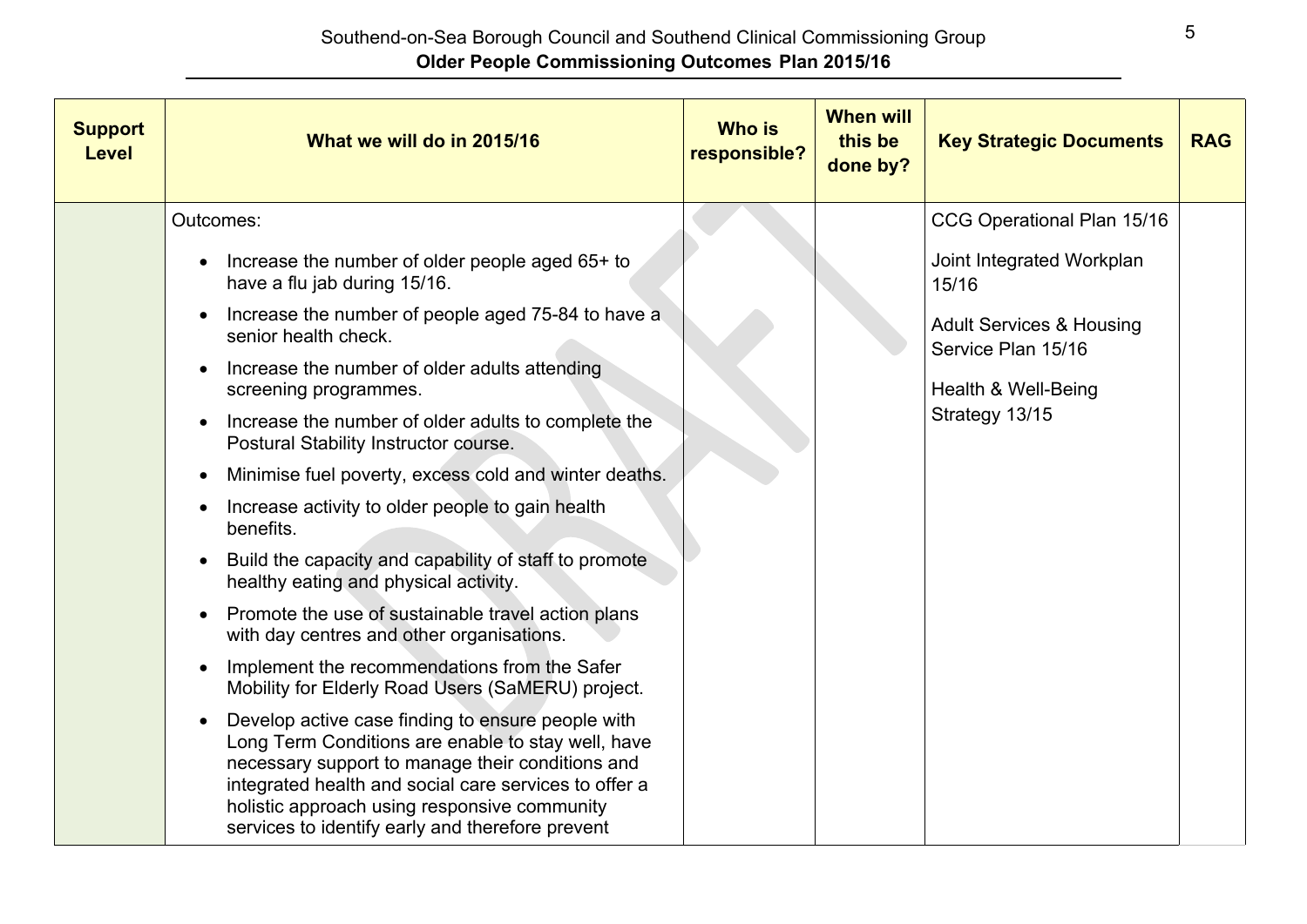| hospital admissions.<br>Increase the number of loans from Home library<br>Service.<br>31.3.16<br>AIM: Re-ablement - To protect social services and<br>Sarah Baker<br>CCG Operational Plan 15/16<br>reduce hospital admissions through re-ablement<br>Linda Dowse<br>Joint Integrated<br>services with the aim of improving social care discharge<br>Commissioning workplan<br>management and admission avoidance.<br>Caroline<br><b>McCarron</b><br><b>Adults &amp; Housing Service</b><br>Outcomes:<br>Plan 15/16<br><b>Mathew Mint</b><br>Reduce permanent residential places from 240 per<br><b>Targeted</b><br>year in April 2015 to 177 by March 2016.<br>Shidaa Adjin-<br>Reduce 38 high care packages by March 2016.<br>tetty<br>$\bullet$<br>Review of re-ablement specifications and contracts.<br>$\bullet$<br>Review re-ablement capacity to ensure that it<br>supports reduction in residential care use. | <b>Support</b><br><b>Level</b> | What we will do in 2015/16                | <b>Who is</b><br>responsible? | <b>When will</b><br>this be<br>done by? | <b>Key Strategic Documents</b> | <b>RAG</b> |
|-----------------------------------------------------------------------------------------------------------------------------------------------------------------------------------------------------------------------------------------------------------------------------------------------------------------------------------------------------------------------------------------------------------------------------------------------------------------------------------------------------------------------------------------------------------------------------------------------------------------------------------------------------------------------------------------------------------------------------------------------------------------------------------------------------------------------------------------------------------------------------------------------------------------------|--------------------------------|-------------------------------------------|-------------------------------|-----------------------------------------|--------------------------------|------------|
|                                                                                                                                                                                                                                                                                                                                                                                                                                                                                                                                                                                                                                                                                                                                                                                                                                                                                                                       |                                |                                           |                               |                                         |                                |            |
|                                                                                                                                                                                                                                                                                                                                                                                                                                                                                                                                                                                                                                                                                                                                                                                                                                                                                                                       |                                | Review re-ablement systems and processes. |                               |                                         |                                |            |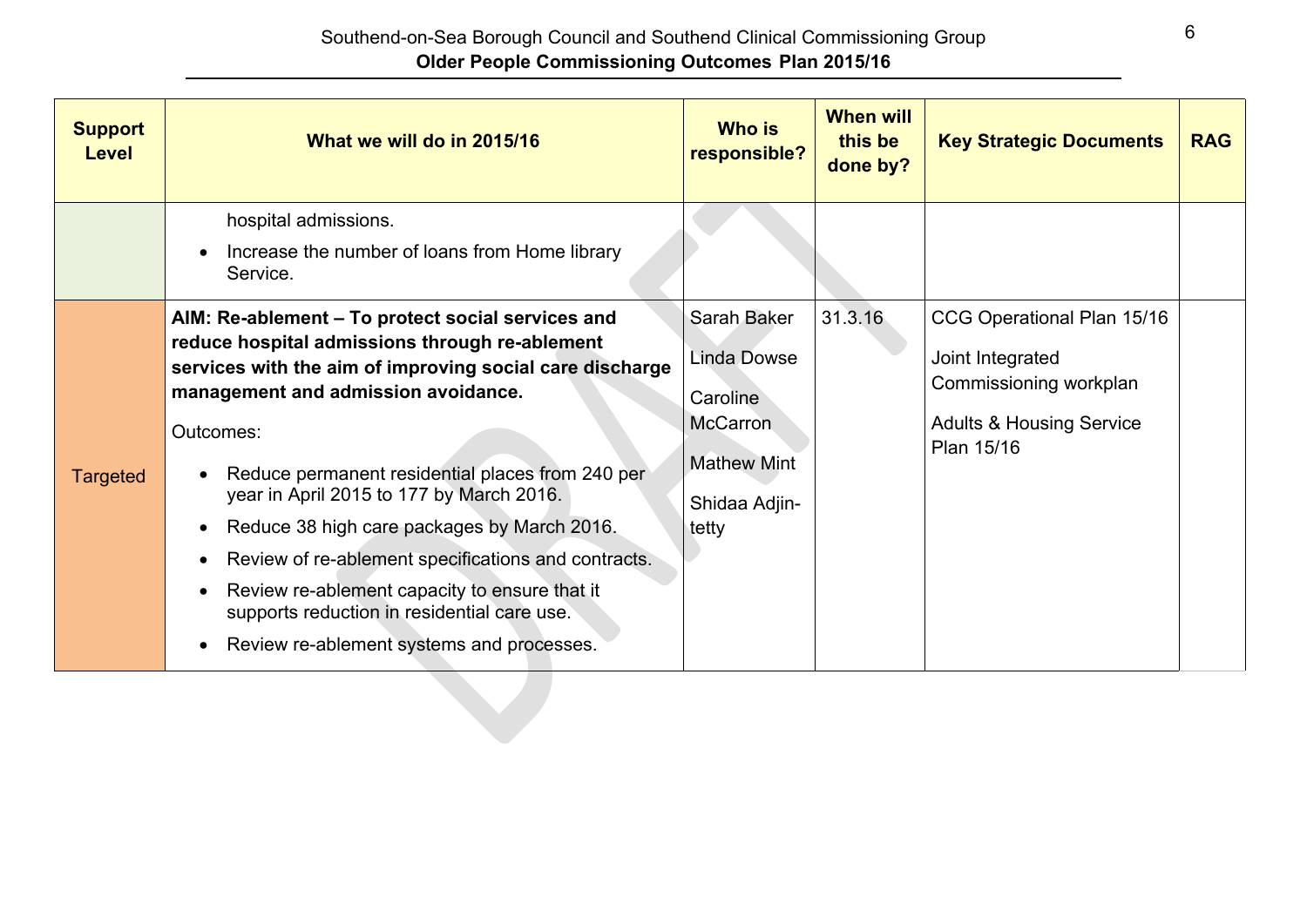| <b>Support</b><br><b>Level</b> | What we will do in 2015/16                                                                                                                                                              | <b>Who is</b><br>responsible?                                                                       | <b>When will</b><br>this be<br>done by? | <b>Key Strategic Documents</b> | <b>RAG</b> |
|--------------------------------|-----------------------------------------------------------------------------------------------------------------------------------------------------------------------------------------|-----------------------------------------------------------------------------------------------------|-----------------------------------------|--------------------------------|------------|
|                                | AIM: Ophthalmology - Development of high quality<br>alternative services in the community setting to address<br>demand, standardise referral practice and ensure good                   | Dr Peter Long<br>Dr Biju<br>Kuriakose                                                               | 31.3.16                                 | CCG Operational Plan 15/16     |            |
| Targeted                       | eye health for our population.<br>Outcomes:<br>Increased community capacity.<br>Reduced demand for hospital services.<br>Follow up timescales achieved.<br>Improved patient experience. | <b>Emily Hughes</b><br>Caroline<br><b>McCarron</b><br><b>Matthew Mint</b><br>Shidaa Adjin-<br>tetty |                                         |                                |            |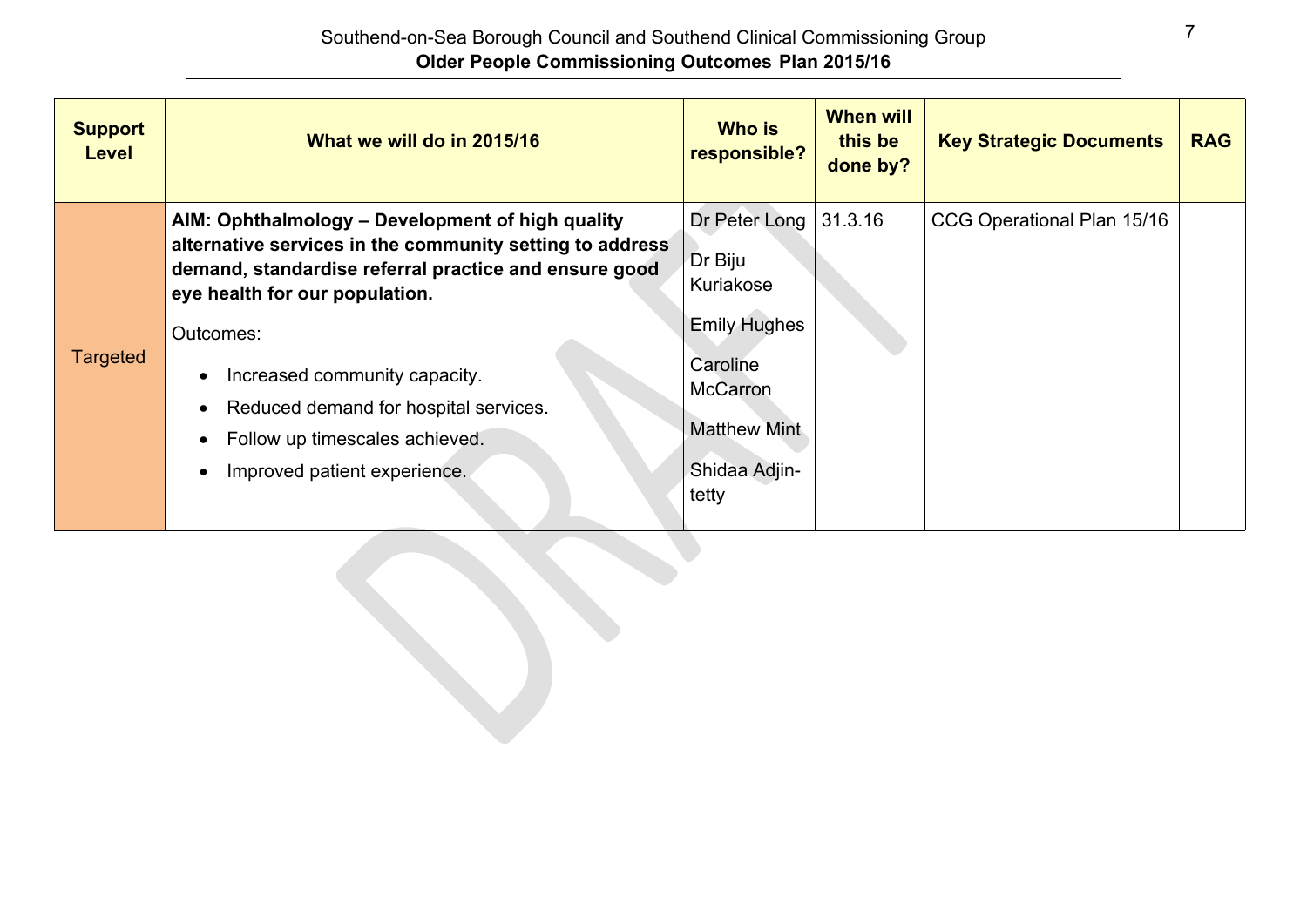| <b>Support</b><br><b>Level</b> | What we will do in 2015/16                                                                                                                                                                                                                                                                                                                                                                                                                                                                                  | <b>Who is</b><br>responsible?                                                                                           | <b>When will</b><br>this be<br>done by? | <b>Key Strategic Documents</b>                                                                                                                                                                                                               | <b>RAG</b> |
|--------------------------------|-------------------------------------------------------------------------------------------------------------------------------------------------------------------------------------------------------------------------------------------------------------------------------------------------------------------------------------------------------------------------------------------------------------------------------------------------------------------------------------------------------------|-------------------------------------------------------------------------------------------------------------------------|-----------------------------------------|----------------------------------------------------------------------------------------------------------------------------------------------------------------------------------------------------------------------------------------------|------------|
| <b>Targeted</b>                | AIM: Redesigning Social Services - Investment in<br>services that support independent living and reduce<br>reliance on all forms of institutional care<br>Outcomes:<br>Develop seven-day services across health and social<br>care services.<br>Reduce 38 high care packages.<br>$\bullet$<br>Review current hospital and wider social work<br>structure ensuring they support the modernisation<br>agenda.<br>Review re-ablement capacity to ensure that it<br>supports reduction in residential care use. | Sharon<br>Houlden<br>Carol<br>Cranfield<br>Caroline<br><b>McCarron</b><br><b>Matthew Mint</b><br>Shidaa Adjin-<br>tetty | 31.1.16                                 | CCG Operational Plan 15/16<br><b>Better Care Fund</b><br>Joint integrated work plan<br>15/16<br><b>SBC Adult Services &amp;</b><br>Housing Service Plan 15/16<br><b>SBC Corporate Procurement</b><br>and Commissioning Service<br>Plan 15/16 |            |
| Specialised                    | AIM: - Diabetes - Implement a fully integrated acute and<br>community service underpinned by primary care across<br>south east Essex.<br>Outcomes:<br>Reduction in emergency admissions.<br>Reduction in 999 calls.<br>Reduction in variation in care.<br>Improved Quality and Outcomes Framework (QOF)                                                                                                                                                                                                     | Dr Peter Long<br>Dr Sunil<br>Gupta<br><b>Emily Hughes</b><br>Caroline<br><b>McCarron</b><br><b>Matthew Mint</b>         | 31st March<br>2016                      | CCG Operational Plan 15/16<br><b>QIPP Medicines</b><br>Management - Endocrine<br>and Diabetes                                                                                                                                                |            |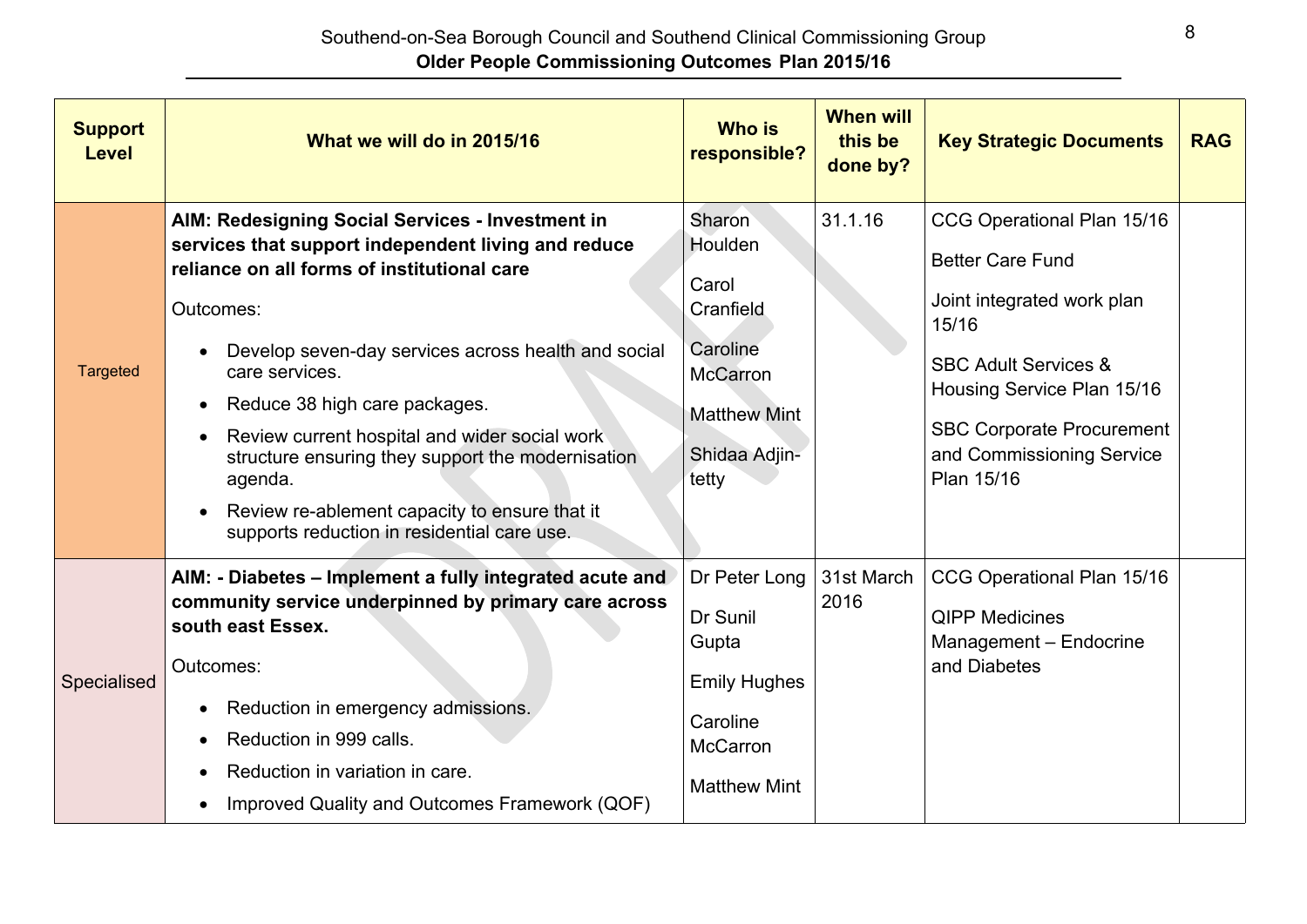| <b>Support</b><br><b>Level</b> | What we will do in 2015/16                                                                                                                                                                                                                | <b>Who is</b><br>responsible?                                                                                                                 | <b>When will</b><br>this be<br>done by? | <b>Key Strategic Documents</b>                                                | <b>RAG</b> |
|--------------------------------|-------------------------------------------------------------------------------------------------------------------------------------------------------------------------------------------------------------------------------------------|-----------------------------------------------------------------------------------------------------------------------------------------------|-----------------------------------------|-------------------------------------------------------------------------------|------------|
|                                | outcomes.<br>Increased pump usage.<br>$\bullet$                                                                                                                                                                                           | Shidaa Adjin-<br>tetty                                                                                                                        |                                         |                                                                               |            |
| Specialised                    | AIM:- Ambulatory Care - Implement Ambulatory Care<br>pathways to improve patient outcomes and reduce<br>admissions to wards and reduce costs.<br>Outcomes:<br>Improved patient outcomes.<br>$\bullet$<br>Reduced admissions.<br>$\bullet$ | Dr Adenike<br>Popoola<br>Dr Roger<br>Gardiner<br><b>Emily Hughes</b><br>Caroline<br>McCarron<br><b>Matthew Mint</b><br>Shidaa Adjin-<br>tetty | 31.3.16                                 | CCG Operational Plan 15/16<br>QIPP Unplanned Care -<br><b>Ambulatory Care</b> |            |
|                                |                                                                                                                                                                                                                                           |                                                                                                                                               |                                         |                                                                               |            |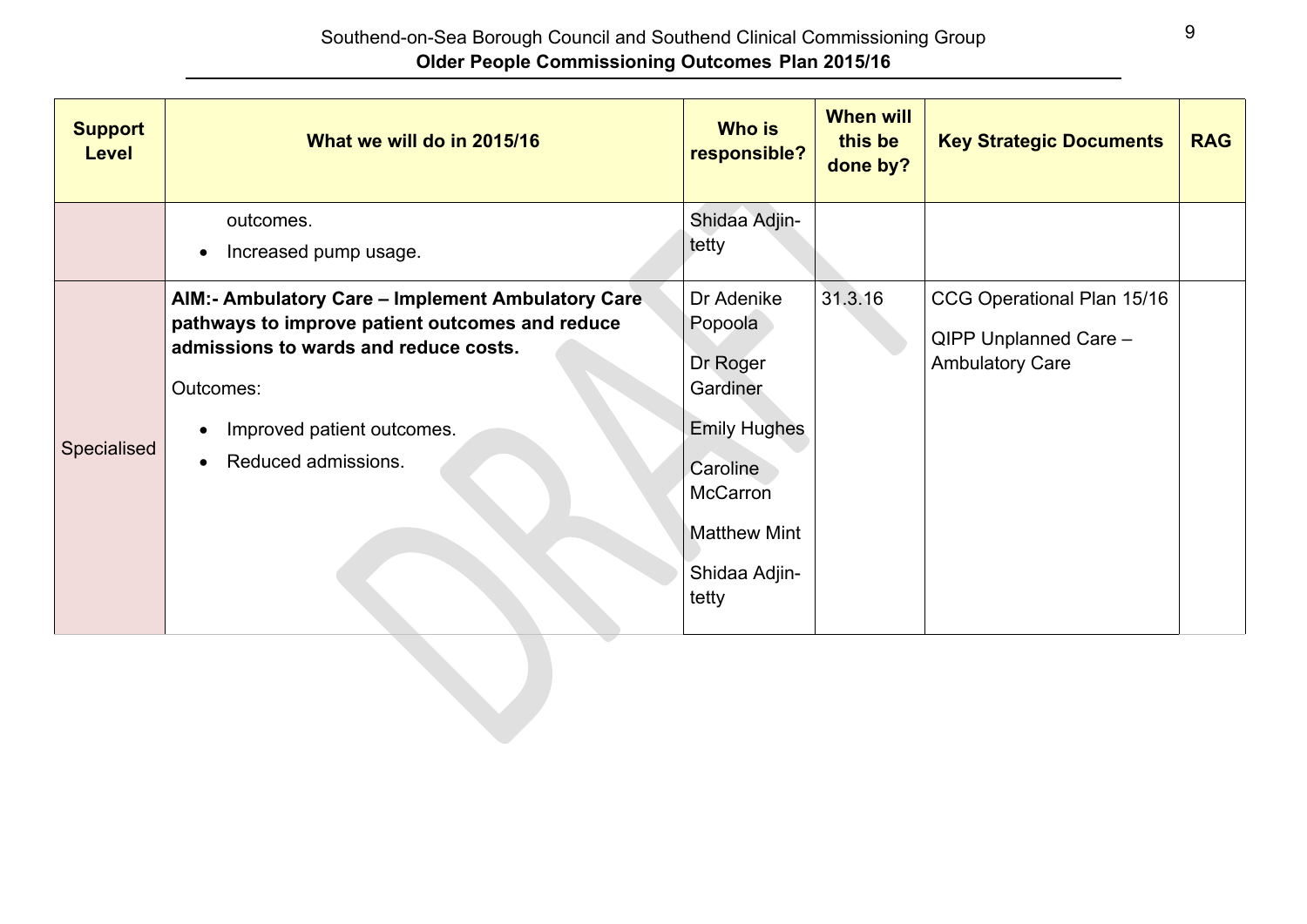| <b>Support</b><br><b>Level</b> | What we will do in 2015/16                                                                                                                                                                                                                                                                                                                                                                                                                                                                                 | <b>Who is</b><br>responsible?                                                                                       | <b>When will</b><br>this be<br>done by? | <b>Key Strategic Documents</b>                                                            | <b>RAG</b> |
|--------------------------------|------------------------------------------------------------------------------------------------------------------------------------------------------------------------------------------------------------------------------------------------------------------------------------------------------------------------------------------------------------------------------------------------------------------------------------------------------------------------------------------------------------|---------------------------------------------------------------------------------------------------------------------|-----------------------------------------|-------------------------------------------------------------------------------------------|------------|
| Specialised                    | AIM: Stroke - Commission enhanced and highly<br>responsive services leading to reduced mortality and<br>disability, improved quality of life and patient<br>experience.<br>Outcomes:<br>Review the stroke rehabilitation and intermediate care<br>pathways to reduce demand.<br>Reduce stroke mortality.<br>Increase independence of those having a stroke.<br>Lower cognitive and functional stroke dependence.<br>Improve access to intensive community rehabilitation<br>for those having had a stroke. | Dr Brian<br>Houston<br>Dr Biju<br>Kuriakose<br>Caroline<br><b>McCarron</b><br><b>Matthew Mint</b>                   | 31.1.16                                 | CCG Operational Plan 15/16<br><b>QIPP Planned Care - Stroke</b>                           |            |
| Specialised                    | AIM: End of Life, Palliative Care, Care Homes and<br>Community Services - To improve end of life care for<br>people with a terminal illness to enable more people to<br>remain in their own homes or other community settings<br>during the final stages of their lives<br>Outcomes:<br>Achieving earlier identification of patients in the<br>palliative stage of their illness, especially those with<br>non-cancer conditions.                                                                          | <b>Robert Shaw</b><br><b>Linda Dowse</b><br>Sharon<br>Houlden<br>Caroline<br><b>McCarron</b><br><b>Matthew Mint</b> | 31.3.16                                 | CCG Operational Plan 15/16<br><b>SBC Adult Services and</b><br>Housing Service Plan 15/16 |            |